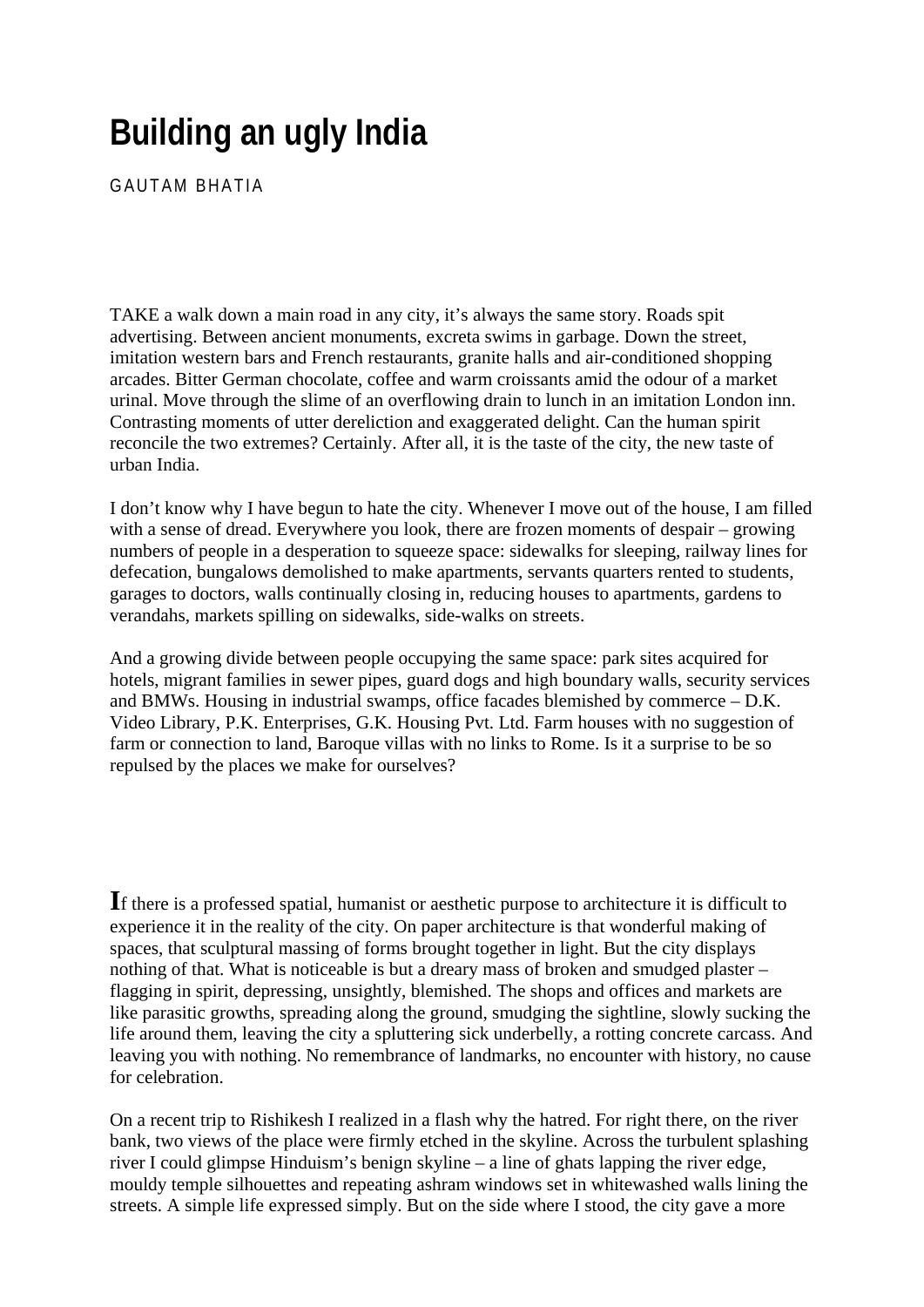distressing contemporary view. Along the main highway lay the slummy standard North Indian town. Pink and yellow plastered buildings, incomplete pastel-shaded structures stained by monsoon, and paan and urine at the base blemished with signs of commerce at the top.

Like so much of the new architecture, jewels of thrift and austere beauty they were not. Pepsi signs, AC shopping arcades and hotels of Rajasthani sandstone, each with tinted windows curled at the edges giving that special ironic twist to its facade, that mild turn of architectural phrase, just to let people know that this was the Mughal Ganga Hotel, more beautiful than the Krishna Palace Lodge down the road. Each came with bar and open air restaurant. Each with the special river view. Each trying to outdo the other in design, colour, detail and advertising gimmickry. Meanwhile, on the opposite bank, the old stood a mute and saddened observer of the shifting architectural tide.

**S**hould architecture, like other aspects of popular culture, reflect something of the taste and conditions of the present? If so, then eventually it will also highlight the despair of the streets, the dereliction of commercial plazas, the disconnectedness of public housing, all contributing to the sense of isolation that people experience in the city. Conferring a sense of positive identification with a place is the more difficult burden left to the old architecture: the ashrams of Rishikesh, the ghats of Vrindavan, the mosques of Delhi – buildings that not only make our imagined world, but create the placeness necessary, the history we need for ourselves.

The disconnectedness of the city, however, has had a long evolution. Rapidly increasing population, the growth of urban centres, chronic unemployment, a marginalised economy and unstable political situations have, during the last 50 years, set the tone for the built landscape of the city. Increasing urbanisation has necessitated large designed commercial zones within the uncontrolled sprawl of the old town. The expanding industry may have created burgeoning facilities for commerce and trading, but growing pressure on urban land congested city centres have led to enterprises that gave a new scale to public space and urban architecture. In tune with 20th century statistics, the government took on the responsibility for providing markets, housing, schools, universities, offices and other infrastructure.

But do the results of the last half century of planning convey something of the aspiration of people that occupy these places? Do the places we make reflect something of the sort of places we would like to live in?

Architecture affects the public realm in numerous ways. It controls what we experience in the public life of a city, how we move between buildings, how indeed that movement is perceived in sights and sounds, how it may be altered or modulated by intervening things and landmarks – parks, buildings and hoardings. How these come together, whether in a consciously designed way or as accidental encounters, their physical appearance and their consequent perception, distance and proximity, are all part of the scenarios called city life.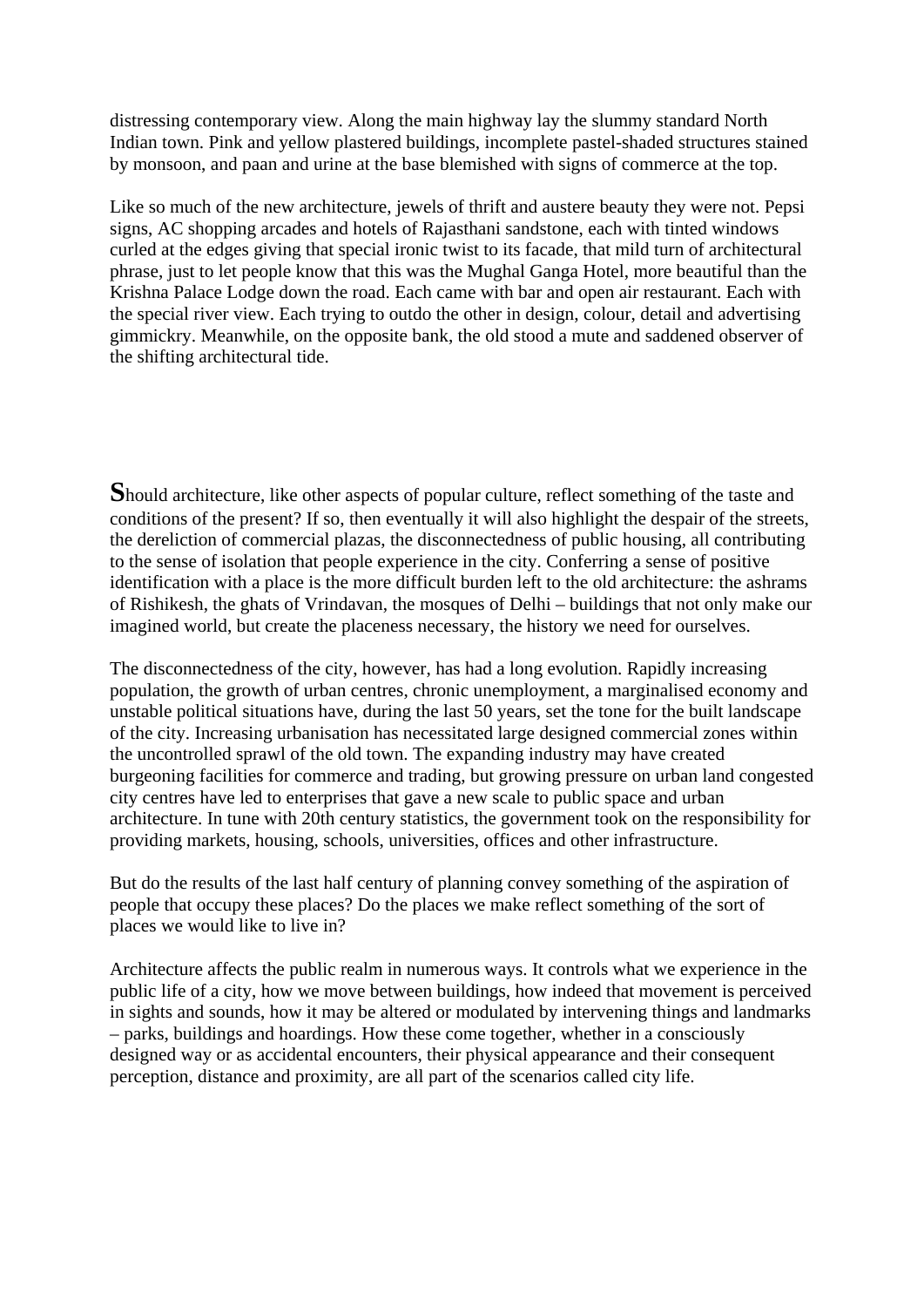**I**s there a consciously cultivated sense of the public place in India, the space beyond our house, or do we have an intuitive perception of how to design and occupy the city? Is there in fact an Indian identification with public places – a sense of ease and occupation that is distinct from the recorded norms of public life in the West?

Just look at Nehru Place. It was conceived in the '60s as a raised plaza that offered arcades and pedestrian links to the shops and offices it housed; the open frontage was meant to recall the great piazzas of Europe – San Marco's, perhaps Piazza Navona. People were meant to gather in the open spaces, surrounded by clean modernist landmarks, open air cafes spread across tarmacs, and street musicians strumming in autumn light. There it was, outer space idealized in social and class terms, and in a wholly urban western, middle class conception. Was there a discrepancy between the ideal and the real? Or was the Nehru Place conception flawed in the first place?

Perhaps this is too harsh and unfair an indictment of the architects of Nehru Place. After all, all buildings in India suffer the fate of Nehru Place. However ugly, ordinary, mean and spiritless Nehru Place is, it is an intrinsically Indian commercial phenomenon. It happens every day in every city in India. Leave any building on the ground, free to be inhabited – Taj Mahal, Connaught Place, Victoria Memorial, anything. Stand back and watch. Watch for a week, a month, a year. People set up paan shops on window ledges, xerox centres in niches intended for firefighting equipment, restaurants in windowless basements, kitchens under staircases.

The abundant and ambiguous use of public space defies borders and makes the architect's task difficult. Laundry dries on road dividers, people sleep on sidewalks. Offices enclose balconies as their own. The urban Indian reclaims as his own all that is in the public realm. That public space belongs to no one is a strangely western belief; that it must be preserved and paid for by everyone is an entirely alien idea.

Is our loss of identity then linked to the physical loss of identifiable and familiar places and landmarks? Perhaps. Part of the sense of loss has to do with the heroic nature of architecture itself. There is among architects an irrepressible urge to be 'original', to develop an individual style of their own. It is a tendency often difficult to curb. Against this background, the propagation of the individual's stamp on the structure has often given rise to confusion and confrontation on the urban scale, creating settings, so to speak, where buildings do not speak to each other.

**M**uch of the story of architecture in the city is the story of conflicting aspirations – where personal, national, regional and international identities clash with each other. Chandni Chowk Chippendale, Tamil Tiffany, Early Halwai, Akali Folly, Marwari Mannerism, Punjabi Baroque, Bania Gothic and Anglo-Indian Rococo among others, are all part of the permanent collection of architectural canvases on public display. Unconcerned with the environment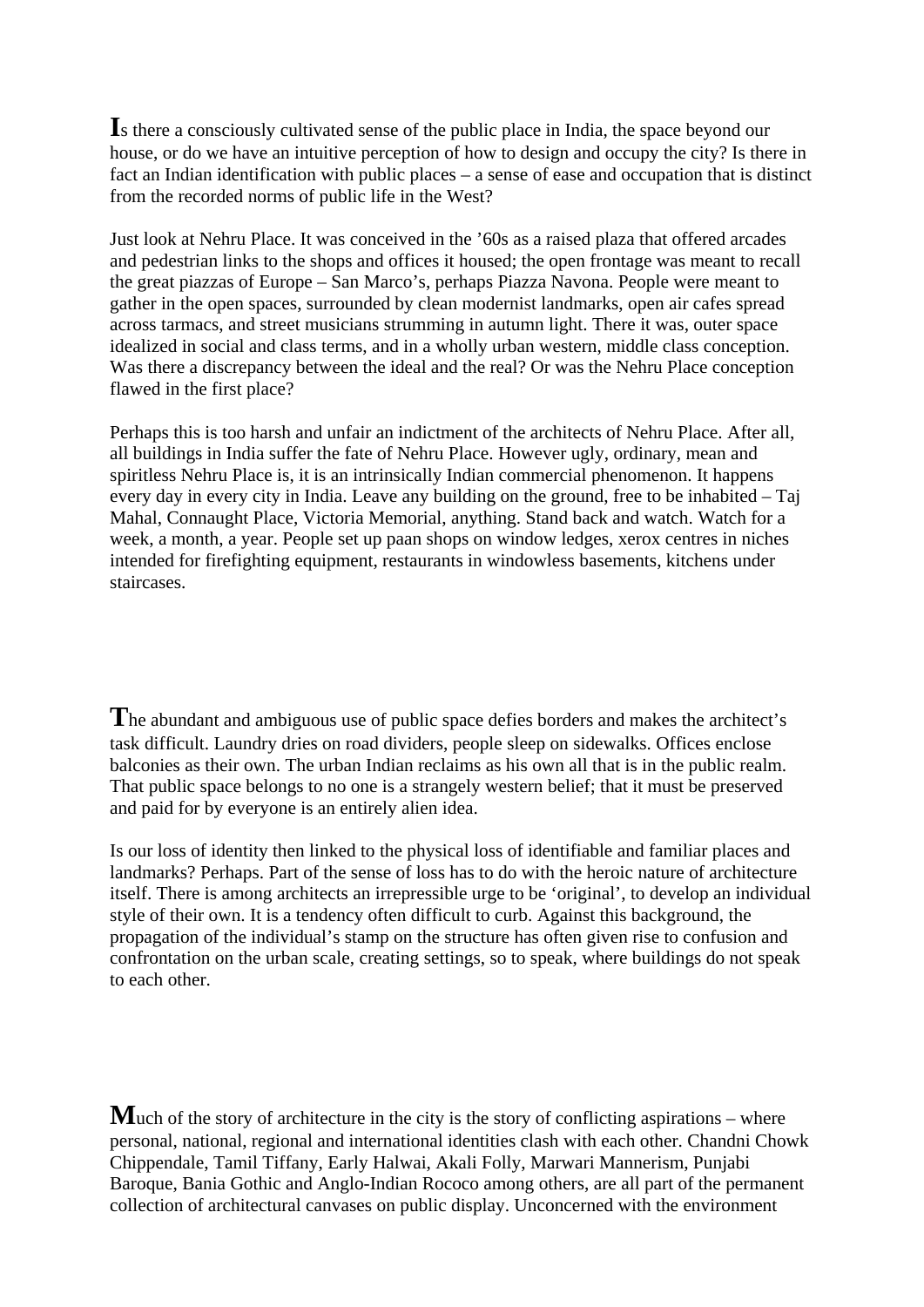from which they have sprung, such houses spread out across the expanding suburbs, devouring valuable land, lending a certain self-conscious charm, and appearing with remarkable regularity in places as diverse as Delhi, Madras, Bangalore and Lucknow.

Desperate and unflattered, such architecture is merely the frightened response to the surrounding blight, to the slowly encroaching conditions of despair – the mud shanties, the sewer pipe houses and sidewalk encroachments that appear in every neighbourhood in every city. Reality, after all, is depressing: so architecture is designed purely to create distance.

Fearful of the surrounding poverty and insecurity, buildings must make appropriate separations, between them and us, between abject poverty and unaccountable wealth, between their imagined misery and our apparent comfort, between 80 men at a hand pump and one on an 80-acre golf course. If, for some reason, the sanctity of this exclusiveness is infringed upon, the architecture merely accommodates. If security is threatened, the boundary walls rise; if status is questioned, newer, fancier symbols appear on the facade. When municipal water is not enough a tube-well provides; when power supply is cut an inverter takes over. Police, water, electricity, who needs them? Who needs the city? The good life is insular, and architecture must help to keep it that way.

India is today the largest construction market in the world, with an estimated work worth Rs 50,000 crore currently in progress or in the pipeline. Just last year, 80 post offices were built in the country, 120 railway stations were established and 160 bridges constructed. In Delhi alone, 140 bus stops were set up and a corresponding 12 new depots. Of course, all 120 post offices, whether in the tribal areas of Madhya Pradesh or in the snow-clad mountains of Ladakh, were of standard government designs; whatever the peculiarities of site, climate and vegetation they all looked the same. Court houses looked like fire stations, schools like hospitals and hospitals like court houses.

Does standardisation stunt creativity? A mere glance down the East River in New York is a confirmation of the immense creative power of bridges. At 181st St. in Upper Manhattan, massive stone portals of the Washington Bridge cross the river; the High Bridge on 174th Street is an ancient Roman aqueduct, the Queensborough Bridge a delicate iron trellis. In Lower Manhattan, the Brooklyn Bridge, considered by many to be the greatest piece of 19th century architecture, is a hybrid of Gothic towers and advanced cable technology. The Verrazanno Narrows, the most recent 20th century construction, spans the East River in a gigantic sweep of steel. In one simple glance the eye takes in seven bridges, in each bridge is a history of its construction, in each succeeding bridge an expression of advancing technology.

In an age of mimic styles, of instant acceptance, boredom and rejection, little effort is spent in making public structures memorable places characteristic of local situations and resources. If a particular bridge design has worked successfully once, it will be repeated across every culvert, every ravine and riverbed in the country, regardless of size or location, till everything looks the same.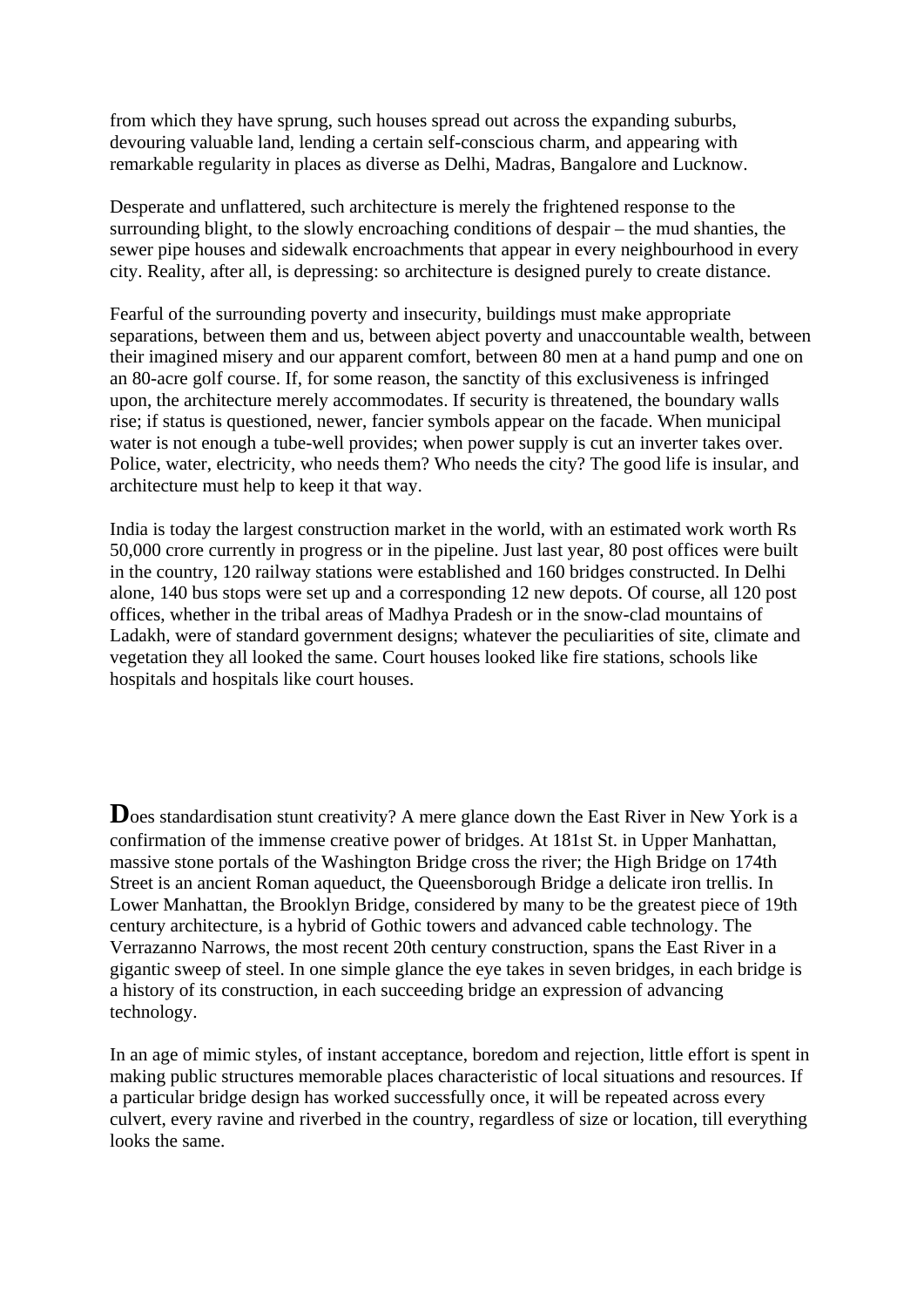We are left with nothing of sustainable architectural value. Nothing that has evolved locally, made by today's hands, within the perimeter of our own life and times, was created in a moment of pride. Every time BBC's Mike Woolridge stands before India Gate to file his report, it fills me with quiet dread. Not because here's an Englishman standing before an English landmark in my city. No. Only because it gets me wondering how in the 70 years since India Gate we still haven't produced an architectural symbol worth standing in front of. Something that may generate civic pride.

If anything comes to mind as a new icon for Delhi, it is the acres of housing projects, selffinancing schemes, decaying, peeling, chipping and staining, yellow citadels that stretch indefinitely on undeveloped wasteland to the far horizon. It is they that define the new public face of India. And it is they that will remain in memory.

To what extent does the environment of India endorse the identity of a young nation, and an old culture? Does architecture have a place in the collective identity of a people? Do buildings have a stake in fortifying our self-worth?

Just look at the cinema hall. No longer the faded pastel coloured Art-Deco structures, of Eros in Delhi or Regal in Bombay, its design now closely follows on the heels of its American counterpart. Coloured to the exuberance of cinematic dreams, red white and blue, Marilyn Monroe on the facade, Hollywood Boulevard on the ground, little America in miniature. For a short while in the dark, popcorn in hand, it is possible to believe, that yes, India is far away.

When did the Indian dream sour? Was there ever an Indian dream? Or was our architectural culture always one of borrowing? From Mohenjo Daro and Fatehpur Sikri to New Jersey is a long way. But we have arrived, perhaps a little tired after the long haul, a little weary at crossing continents and centuries – but it has been worth it. Every new shop in the city – whether Ahmedabad, Delhi, Bombay or Bangalore – now employs a glittering granite facade – a sheen that immediately does away with a century of PWD pastels and monsoon stains. The brand inside must make a statement outside. It must compete with other brands and be tested in the salubrious confinement of a shopping mall. The American suburban dream is realized and the Third World has become the First.

**B**ig Mac has become the Maharaja Mac, pizza has got a tandoori topping, the dosa a chicken filling. Pranayam has gone on the Internet. But who cares. After all, for leisure and entertainment there is no better choice but to freely plunder the symbols of suburban America. To walk listlessly and aimlessly in an air-conditioned mall in Sunday bermudas, children in tow, Softy cones in hand, lulled by Musak, is the new desired ideal.

Finally commerce and architecture meet in a global setting. It could be Cairo or Rio or Delhi; only the faces are browner, and there's red spit in corners, a glaze of dust on the granite. But really, who cares. Architecture is only a minor player, countering the sterile face of building with its own culture of distraction, conforming to desires, fulfilling short lived, often mistaken identities.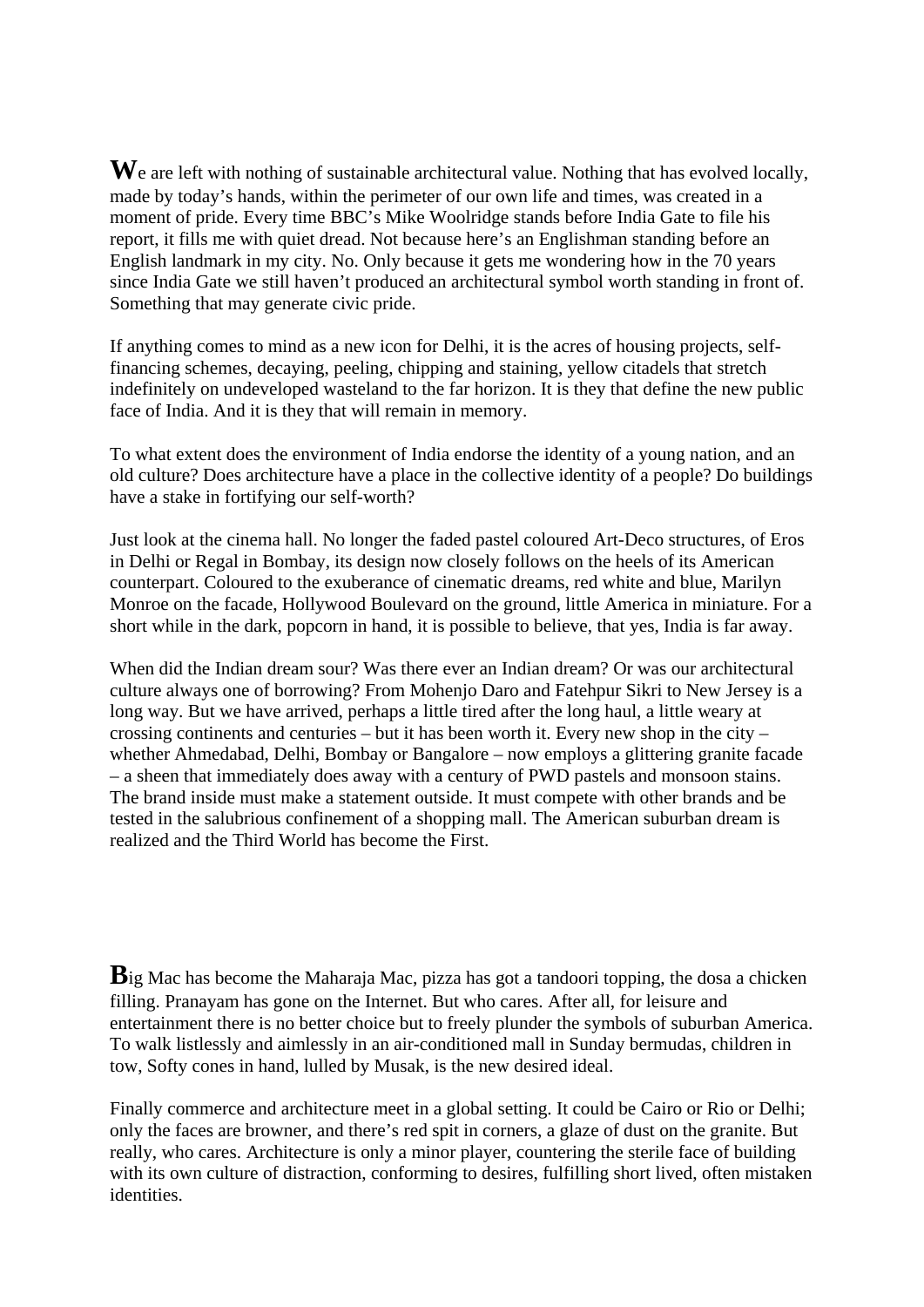**W**hen I was growing up the city was a different place. I lived in a bungalow spread low along the ground, set back from the road in a private compound. Its garden, faded patches of dry earth, was tended by a slight man on his haunches, forever arranging and rearranging the clods of earth within borders of inclined whitewashed bricks. The house was an inseparable though innocuous presence within the scheme of the garden he tended. Its structure – the yellowing pastel shade of plaster stained by monsoon rain – was shielded by a jaffrey of creepers. In the shadows stood a cream-coloured Ambassador car.

Behind the car porch, there was another green painted jaffrey, fluffed white with jasmine; you could hear the quiet hiss of a summer lawn on a hot day. There was a sameness to things, a kind of colourless homogeneity, which made you aware of ordinary things around. If my sight held a tree in wonder, it was only because the neutrality of things left the senses free to roam and to focus on natural surroundings. Where the differences appeared was in the trees that lined the road, in the perception of patterns in a monsoon sky. The grass, when it was green, was really green, when yellow, it was good as dead. Sometimes, when I walked on the road after the rain, I saw the grey-blue light reflecting in puddles so shiny they were like broken sheets of plate glass left there on the ground, so that people could notice all the special tints and colours of the sky by just looking at their feet. When old men in dressing gowns came into the park early morning to rub their soles in the dewy grass, I knew it was winter.

**N**ostalgic reminders of the past are but few these days. Certainly, there is a gratification in the gloom of a Mughal tomb, and pleasure still in the sequence of gardens that surround it. But now the experience tantalizes by contrast. The urban fabric that surrounds the old garden is like parasitic concrete growth, suffused in its own failures and incapable of providing similar experiences. When the irony strikes, as it does so often now, the Mughal presence becomes a caricature. A whiff of greatness in a choked, doomed place. The past, the history of earlier Delhis, enacted not on a living stage but in a frame of stagnation, as an aspect of tourism. Effectively distanced by the people who preserve it into walled enclosures, remembrances of old architecture are like the scent of a forgotten time still lingering in bed – but between soiled sheets.

For a greater part of the two decades that ended the century, Delhi's residential and commercial architecture has overwhelmed the urban interests and allegiances of its predecessors. From the unifying styles of Mughal Emperors, to the axial urban sequences of Imperial Delhi, the new face of the city speaks an incoherent language. A babble. A theatre of surfaces. An insolence of architectural behaviour, that collectively signals a shrillness without method.

The new city is a place of momentary temptation, not of lingering pleasures. There is space in it for the fast food restaurant, but not the scented Mughal garden. The enclosed cinema, the hermetically sealed restaurant, the basement bowling alley, the florescent commercial centre, the air-conditioned flat. Quietly, almost without fuss, they have replaced the bungalow, the